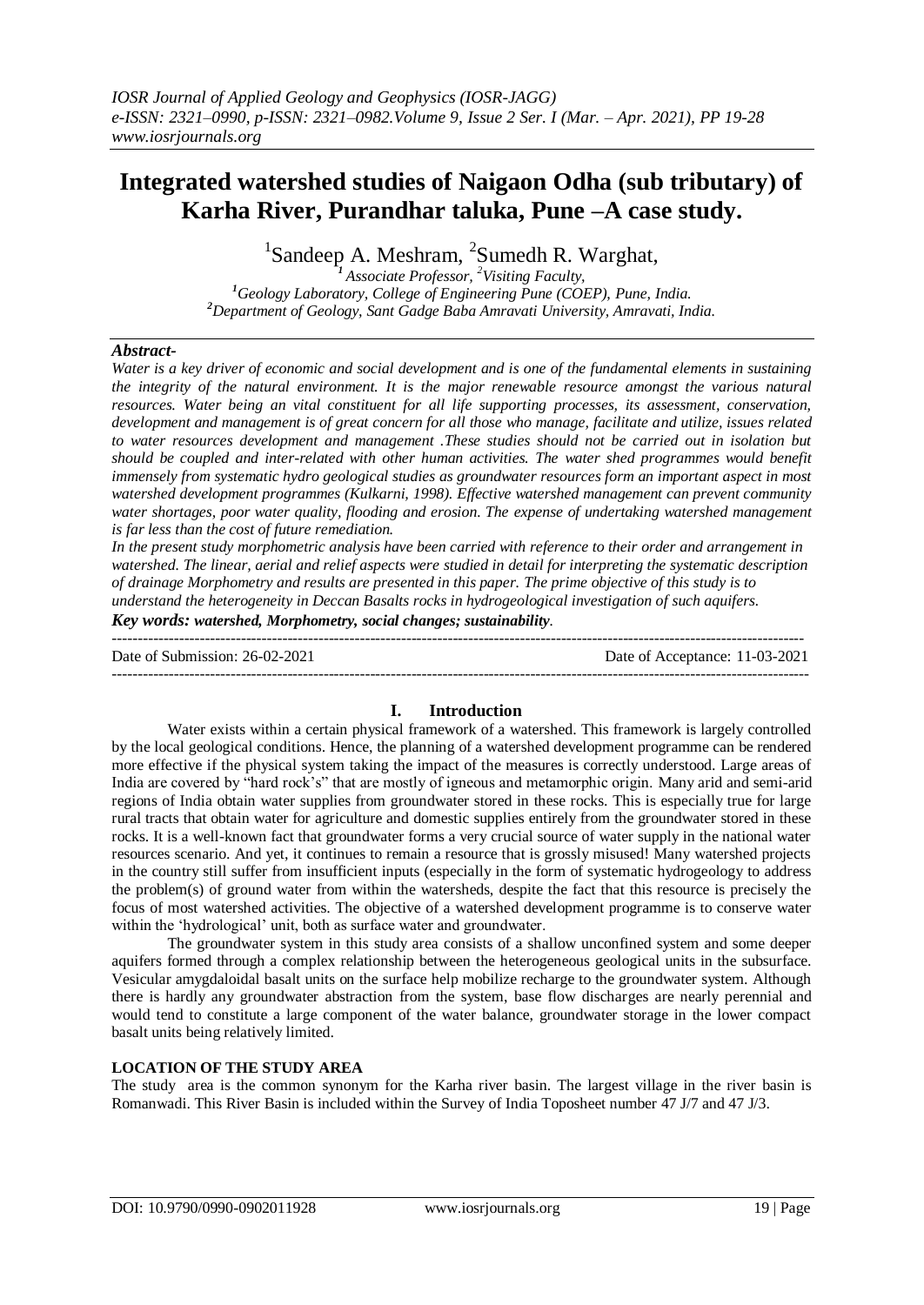## **GEOLOGY OF THE STUDY AREA-**

The Naigaon Odha in Pune district of Maharashtra state is located on the Deccan basalt setting and offers a unique opportunity to study groundwater in its various dynamics: physical, social, institutional and economic. Understanding these dynamics is the key to describing how the livelihood aspects in typical Deccan basalt settings are linked to groundwater resources, and consequently to recharge, both natural and artificial. The simple flows equate to classic flood basalts formed by quite effusive eruption of very large quantities of low viscosity lava from open fissures. The compound flows are either the product of explosive activity from more viscous lavas or can be formed at the distal portion of simple flows where there is an increased viscosity from cooling and de-gassing. The interconnectivity between units and the fracture openings within each unit control the storage and transmission of groundwater in these basalts. Compact basalts have very little storage and transmission capability, except when jointed or fractured. Even then, the permeability of the fractured portion of compact basalts is quite limited as compared to that of weathered vesicular-amygdaloidal basalts / compound basalts*.* Hence, due to the horizontal sheet jointing (related to the degree of weathering) and greater lateral interconnectivity, the vesicular-amygdaloidal portions of such units usually form good locales for storage and transmission of groundwater.

## **II. Material And Methodology**

Reconnaissance survey was carried out using Survey of India Topographic sheets (mainly 47 J/7 and part Of 47 J/3), on the scale of 1: 50000. Study of Geological Survey of India (2001) District Resource Map for Pune district.

Detailed Geological field surveys to determine the nature and disposition of basalt lavas in the basin and to map these units on a map. In addition, these surveys also included determining the type of lineaments identified from the study of remote sensing data through detailed ground survey undertaken by us.

A detailed inventory of water features including drainage lines, wells and boreholes, habitations, landuse features and watershed development measures including recharge structures.

Regional mapping (on river basin and watershed scales) was undertaken. Various recharge structures such as wells and ponds were built in the village. The wells were approximately 30 to 50 feet deep and provided sources for consumption and washing purposes.

## **III. Result And Discussions**

#### **Morphometric Analysis**

The drainage pattern in the Naigaon Odha watershed is mostly dendritic to sub-dendritic. Many streams originate in the northern basaltic ridges and drain south into the Khara River.

The morphometric analysis of study area have been studied under linear, aerial and relief aspects.

#### **Linear Aspects**

*Stream order (u),Stream Number (Nu),Bifurcation Ratio (Rb),Stream Length (Lu),Mean Stream Length (Lsm),Stream Length Ratio (Lsr)and Main Channel Length (Cl).*

#### **Aerial Aspects**

Basin Area (A),Basin Length (Lb),Basin Perimeter (P),Drainge Texture(Dt),Texture Ratio(T) Stream Frequency(Fs),Elongation Ratio (Re),Form Factor(Rf),Length of Overland Flow(Lg) And Constant Channel Maintenance (C)

#### **Relief Aspects**

Basin Relief (Bh),Height of Basin mouth(Z),Max. Height of Basin (Z),Relief Ratio(Rh), Relative Relief (Rhp),Ruggedness (Rn**)**,DEM and Slope map.

#### **GEOMORPHOLOGICAL STUDIES**

The geomorphology studied for the Purandhar taluka have been undertaken and a geomorphic map has been prepared using the available satellite imagery obtained from the lSRO site. Geomorphologically, the satellite imagery has been classified into four geomorphic units based on visual interpretation and by tonal differences. These include denudational hill, highly dissected plateau, moderately dissected plateau and upper plateau. These geomorphic units and its areal extent in the Purandhar taluka are displayed in Table 1.

| <b>Geomorphology Units</b>                      | Area Sq.Km | <b>PERCENTAGE</b> |
|-------------------------------------------------|------------|-------------------|
| Plateau Top                                     | 1.20       | 2.21              |
| HDP-A, With exposed rock, negligible soil cover | 1.28       | 2.36              |
| HDP-B, With thin soil cover and weathering      | 45.46      | 83.72             |

**Table 1:** Distribution of Geomorphic unit and its percentage.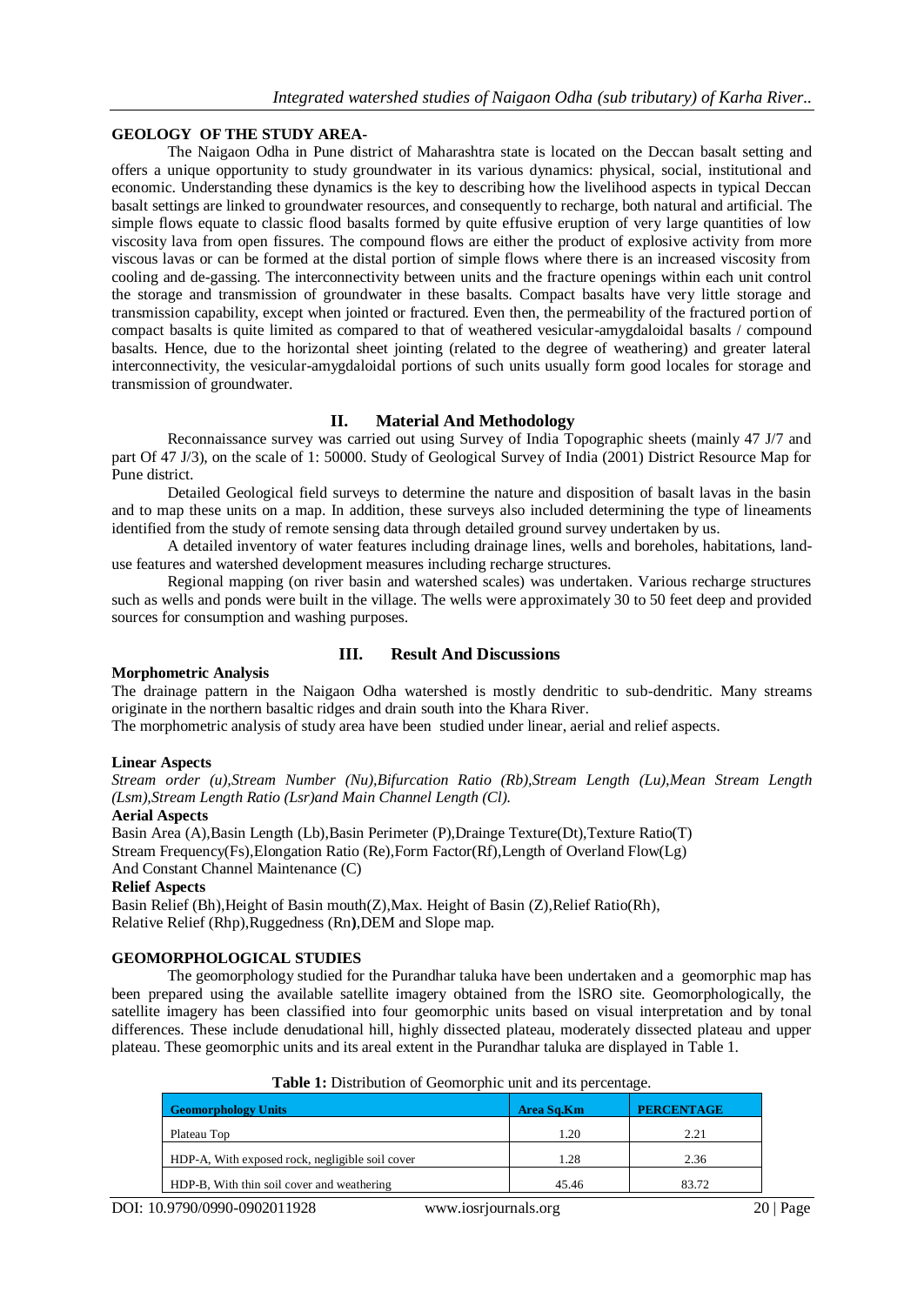| MDP-A, With exposed rock and thin soil cover | 3.42  | 6.29   |
|----------------------------------------------|-------|--------|
| MDP-B, With moderate soil cover              | 1.44  | 2.65   |
| Settlement                                   | 0.55  | 1.01   |
| Water body                                   | 0.96  | 1.76   |
| <b>Total</b>                                 | 54.30 | 100.00 |
|                                              |       |        |

The Geomorphologic map has been prepared for study area and is enclosed as figure XXX. The Plateau top account for 1.20 sq.km and contribute 2.21% of the total area. Highly dissected plateau take up 46.74 sq.km of the area and contribute to 86.08% of the area. On the other hand, moderately dissected plateau takes up a larger area up to 4.86 sq.km and accounts for 8.94 % of the total area. The plateau top is comparatively flat areas of great extent and elevation and extensive land region considerably elevated about the adjacent country having a flat or nearly smooth surface. The settlement accounts for 0.55 sq.km (approximately 1.01 % of the total area). The water bodies comprise of 0.96 sq.km and account for 1.76 % of the total area.

## **Sustainable watershed Development Action Plan for the study area:**

Water management should be sustainable to prove effective, in line with the present study objectives of watershed development. The best option, therefore, was to establish a methodology of water use that is systematic enough to consider the specific watershed characteristics. Based on the present investigation and the findings herein, a broad strategy is being suggested as an attempt towards effective watershed development management. The same is summarized as follows--

1. There is scope for mobilizing some recharge to the groundwater system. Hence, a few feasible sites for percolation tanks are been considered. *It is also known that there are a sufficient number of existing structures in the watershed. Some of these are being revived through desiltation and repairs to render them effective.*

2. Groundwater resources development is possible in the middle reaches of the watershed. Deepening of existing wells and sinking a few new wells to optimize pumping is being taken up in this zone. Care is also taken, that the proposed well sinking does not result in haphazard development of additional (numerous) wells and uncontrolled abstraction of groundwater. Low discharge, high head pumping systems are most suitable on such wells so as to build in an automated regulatory mechanism of abstraction, which is in agreement with the hydrogeological properties of the groundwater system.

*3.* The unique feature of this watershed is in the form of the groundwater discharge area. This is an extremely good indicator of the 'environmental health' of the watershed. It is imperative to maintain the base flows for long-term, water resources sustainability, the use of community wells in this zone;although the well-yields from this zone are bound to be limited, but sustainable in the longer run.

## **SOCIAL IMPACT OF THE PRESENT STUDY**

Impact assessment under this project was attempted on the basis of social and economic status of the villagers as well as on the basis of their living conditions. Watershed projects need to adopt a sustainable livelihood approach of improving productivity and reducing poverty, even though such projects often present conflicting challenges. Ownership of groundwater sources like wells, in the watershed, is fragmented and is owned by different sections of the society. There are private wells and bore wells along with community wells. With the implementation of our proposed measures and structures suggested in the study area; eradication of ownership of groundwater sources like private wells etc. would be possible to some extent. Watershed development in this area can improve the livelihood opportunities for communities of these villages. In the present study an attempt has been made to look into some of the aspects that contextualized water and livelihoods, especially from the artificial recharge point of view.

Watershed development is a complex activity. Its success is a function of not only technical perfections but also attitudinal and behavioural changes. Watershed works done in the project areas not only benefit the project area but the benefits are passed on to the adjacent downstream and upstream villages in some way or the other.

Village consists of a number of vastis (small hamlets) with each vasti having its own source of irrigation, usually in the form of springs. They have been using this water for protective irrigation for years and are not using any other sources of irrigation. Due to the topographical constraints of village, they cannot cultivate a variety of crops and so benefits in the form of improved or increased irrigation remain limited.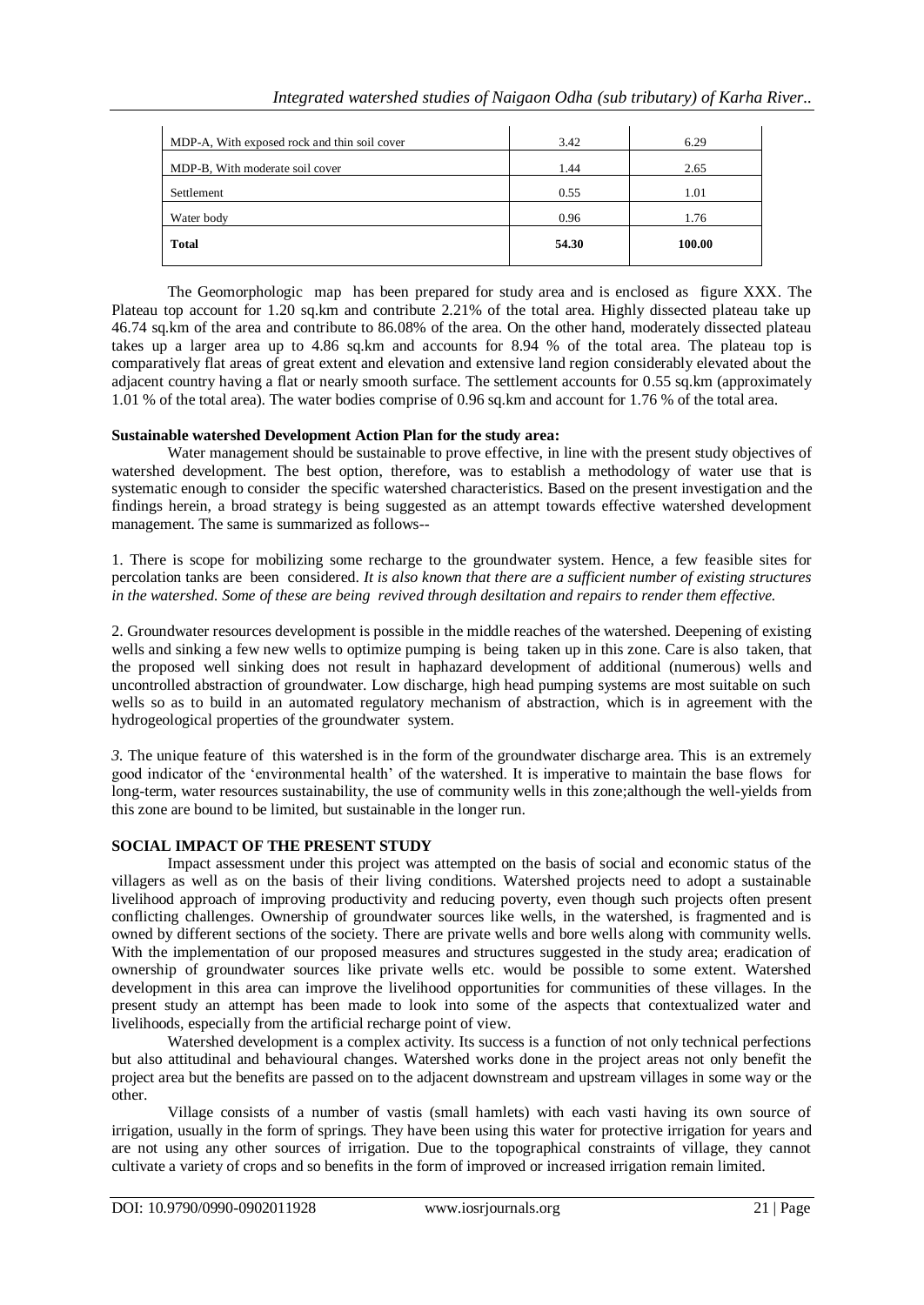#### **Changes in Access to and Use of Groundwater**

Traditionally, river, dug wells and springs were the main source of irrigation in the valley. All these sources were not perennial and so the villagers faced severe water scarcity during Summer. Women had to walk almost few km daily, to fetch water. There was not enough water for livestock. Farmers could not even think of the second crop (rabi crop).

After the watershed intervention suggested by our study, the situation will improve in the villages. Due to efforts like construction of continuous contour trenching (CCT's), check dams and land treatment in the catchment area, the water table in the area can show a significant improvement. Water will be readily available for the farmers and their problem of availability of domestic water and the water for livestock etc. will be solved to a large extent if the suggested measures are implemented with utmost priority.

#### **Changes in Livelihood Outcomes**

Due to the easy accessibility of water resources, there will be a change in the social and economic condition of the farmers. The standard of living will improve and thus the farmers will live a dignified life. Due to improved income and lifestyle there will be development of schools, colleges and hospitals. This would in turn increase the literacy rate of farmers.

Farmers and their livestock would be benefitted as there would be ample availability of water as well as green fodder. There was no fixed source of water previously for livestock in the area. Traditionally all the cattle used to drink water from the river Karha, whenever water was available in the river. Otherwise water was made available for the livestock through the domestic water fetched for the household purpose. The river Karha would become perennial and other sources like dug wells and springs will have water throughout the year so that there is ample water available for the mankind and livestock.

The average household income would also show an increment. The implementation of this proposal would show a substantial increase in service income, livestock income and family business income.

#### **Social Changes**

Most of the farmers in the villages are small to medium land-holding farmers. Watershed development in this area can improve the overall economic conditions of the people. There will be a considerable increase in the number of 'pacca' houses. In future there will be development of proper road network and railway network connectivity may be possible.

Migration that may take place due to employment opportunities and good communication Sources to the nearby towns like Pune and Mumbai can be minimized if the watershed development is implemented and monitored properly.

There might be an overall increase in household articles like TV, cupboards, bicycles, two Wheelers and other luxuries etc. The fact that villagers are able to spend on these goods which are not necessity articles will indicate improved income and spending capacities which will enhance the standard of living.

#### **Other Benefits**

One of the objectives of present study was to ascertain how villagers perceive benefits from watershed development Projects and also an attempt is made to relate findings from the physical study to perceptions from the community. The major benefits that may be perceived by the villagers would be in the form of:

- Increase in Kharif irrigation (increased reliability of river flows allowing supplementary irrigation when monsoon rain fail) .
- Increase in rabi irrigation
- Increase in water table
- Water recharge
- Possibility of sugarcane crop
- Possibility of multiple crops
- Utilization of wasteland
- Increase in population of medicinal plants and horticulture
- Regular drinking water supply through community taps

Finally a multifarious approach of watershed management and conjunctive use of available groundwater resources with adoption of high tech irrigation techniques coupled with knowledge of local geological and hydrogeological parameters of the area will develop a formal understanding between villagers about water sharing and optimum water use.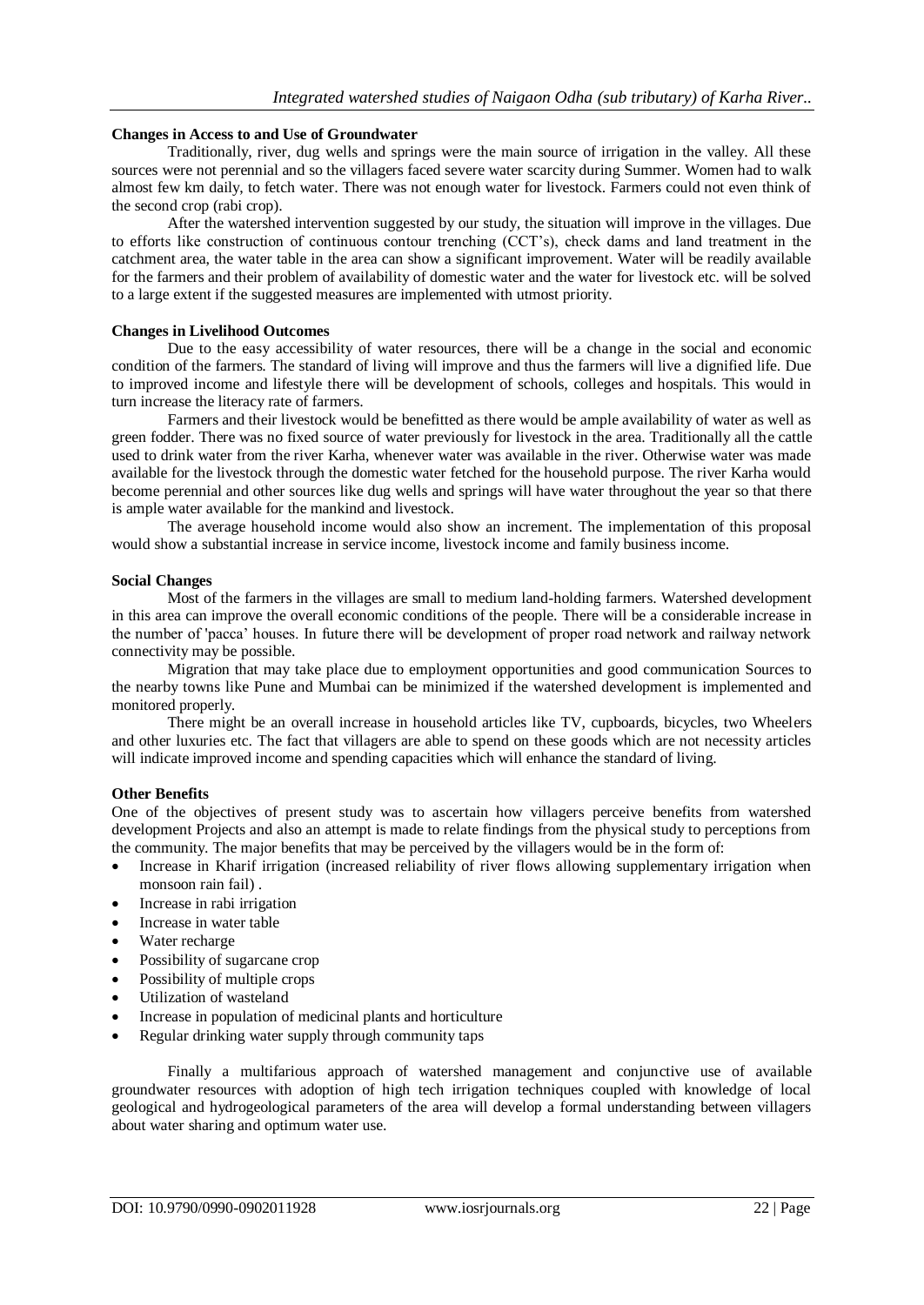## **IV. Conclusions**

 The prevailing agricultural practices in the study area have shown that there is beginning of new area under cultivation with the rising tendency of bi-annual cropping pattern. The increased need of high quantity of water is satiated by the dewatering of groundwater from various depths with the consequences like lowering of water table and scarcity of water. Hence, there is ever-increasing need for water conservation and recharge in the study area.

 The present study brings out the usefulness of modern geospatial tools (GIS) for morphometric analysis of Naigaon Odha watershed.

 In the study area two types of measures have been undertaken viz., erosion control and artificial recharge. Based on the geomorphology, metamorphology, landuse, rainfall etc. It is aimed to arrest and treat the active zones of sheet erosion and intensive gully erosion. Selection of sites for corrective and preventive measures by erecting various structures like, contour trenches, gully plugs, earthen dykes, check dams, percolation tanks, nala bunds, recharge pits, underground bandhara, dabri structure and roof top rain water harvesting structure etc. has been decided.

 The main objective of recharge structures is to impound surface runoff coming from the catchment and to facilitate percolation of stored water into soil substrata. The artificial measures have been suggested in watershed with a view to raise the groundwater level.

 The watershed experiences a tropical to sub-tropical climate,it experiences summers from March to June and winters from November to the following February. The nights during the summers are quite warm, with an average temperature of about 24°C, while the average temperature during the day is about 40°C. During winters, the mean daily temperature is around 30°C and the average night temperature is about 12°C, December being the coldest month. Humidity is very high during the summers with an average of about 70-80%. Climate is reported to change as one travels from the upper reaches of the valley to the lower reaches.

 The study explains the competence of integrated GIS in analysis of artificial recharge and groundwater exploitation sites in the area as well as establishing a relationship between Land use and consequent changes in groundwater regime. Further it exhibits the utility of satellite data in studying surface water and ground water regime.

 On the basis of interpretation of satellite data (Digital Elevation Model), Survey Of lndia Toposheets, field work it is clear that geomorphology of the area comprises of Highly dissected plateau, Moderately dissected plateau, Upper Plateau, Settlement, water bodies.

 The drainage pattern is mostly dendritic to sub-dendritic. Many streams originate in the northern basaltic ridges and drain south into the Khara River.

 The computed value of circulatory ratio is 0.45. The circulatory ratio is influenced by length and frequency of streams, geological structure, land use, climate and slope of basin.

 Elongation ratio is defined as the ratio of diameter of circle of the same area in the basin to the maximum basin relief. In the present study the elongation ratio is 0.66 which reveals the elongated basin shape and wide variety of climatic and geologic features.

 The low value of constant channel maintenance for watershed under study indicates the low permeability, steep slope, high surface runoff in some parts. The value of constant channel maintenance for watershed is 0.38.

The comprehensive action programme, which aims at optimal utilization of groundwater resource potential in the light of physical, economic, social development represents the groundwater management. Such endeavor encompasses the harmonious development of water resources of an area for the future generations in a sustainable manner in the present investigation input resource data base for the comprehensive action plan to carry out resource management.

The discussion with farmers brought out the limitations in awareness levels regarding the watershed development programme. Hence continuity in the process of disseminating findings and an increased interaction with communities is desired. The increased interaction will not only help in awareness improvement but also go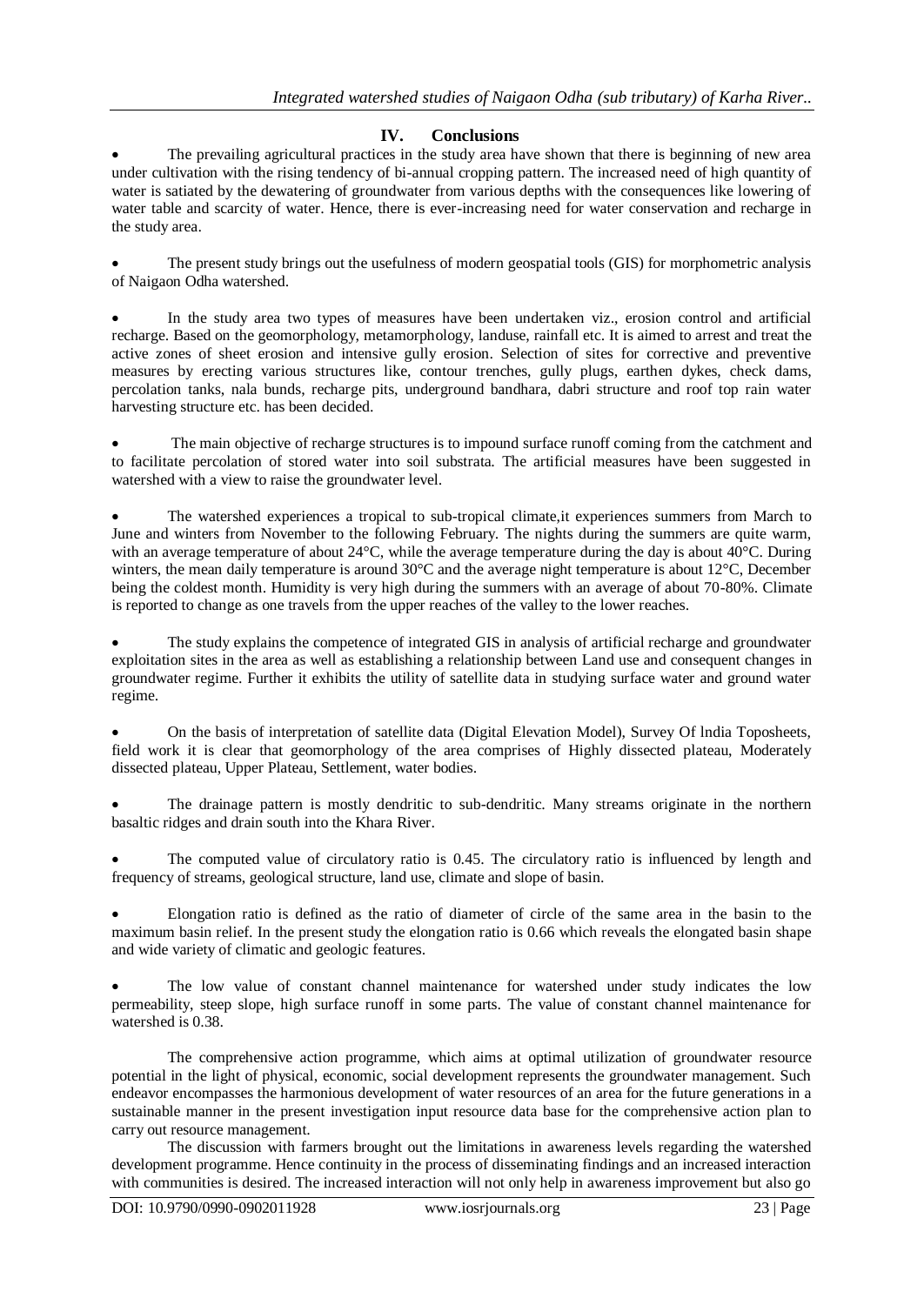a long way in developing an enabling environment for progressively improved perhaps even sustainable management of water resources.

From the study undertaken by us, the proposed watershed treatment structures / remedial measures to be implemented in the area are as follows---

Six percolation tank is proposed in study area as shown in Fig 16.

 It is also proposed to have five Gabion structures; from which four are suggested at the higher elevation , one near Romanwadi on downstream of the basin.

 Five check dams are proposed on fifth order stream. In between these four check dams, 'Nala' widening is proposed to accommodate sufficient backwater and use them for agricultural purposes.

- There are few existing wells in the study area and gully plugs
- Underground bandhara are suggested in between main stream of the odha.

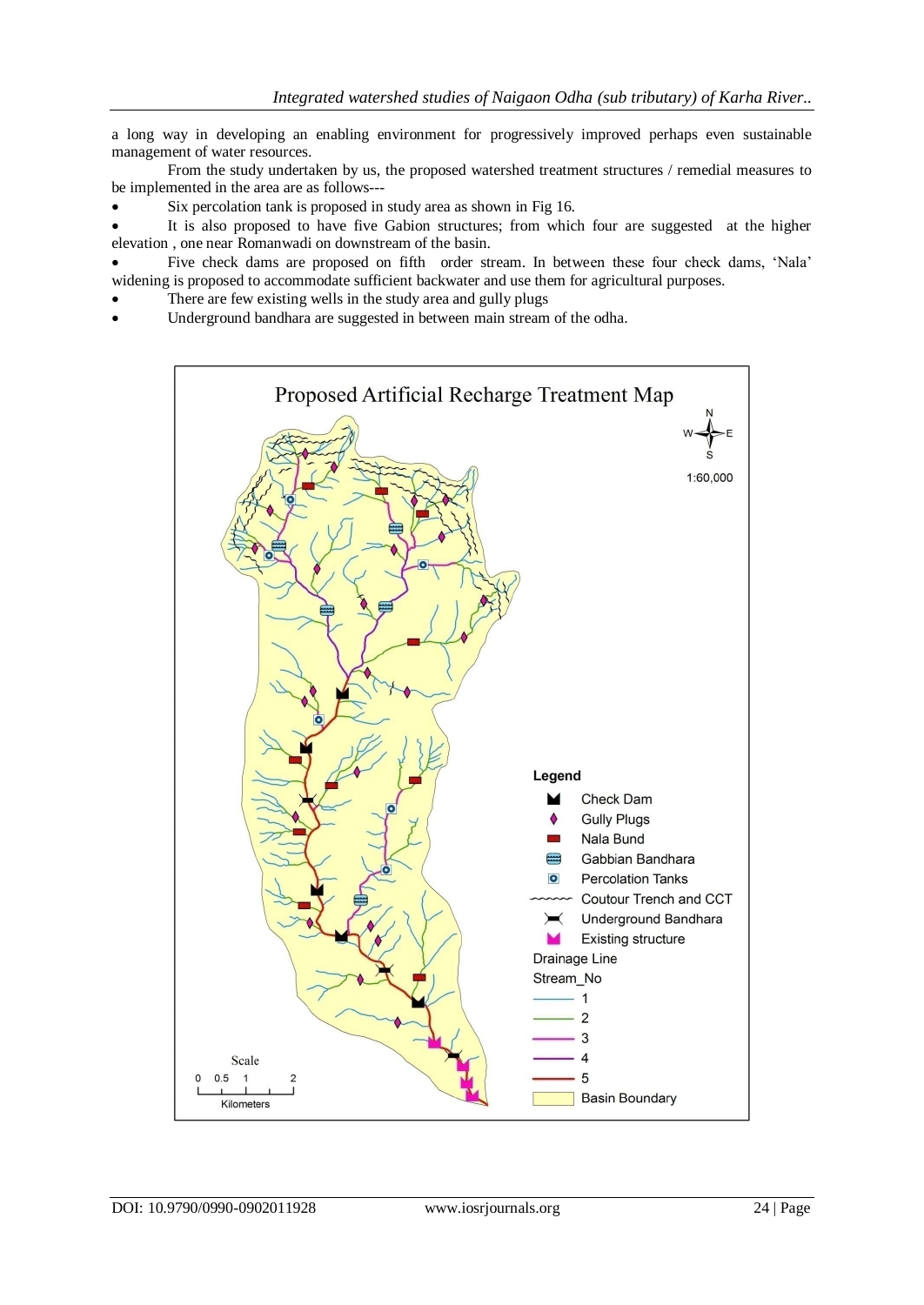

Location of Study Area (Toposheet No. 47 J/7 and 47 J/3)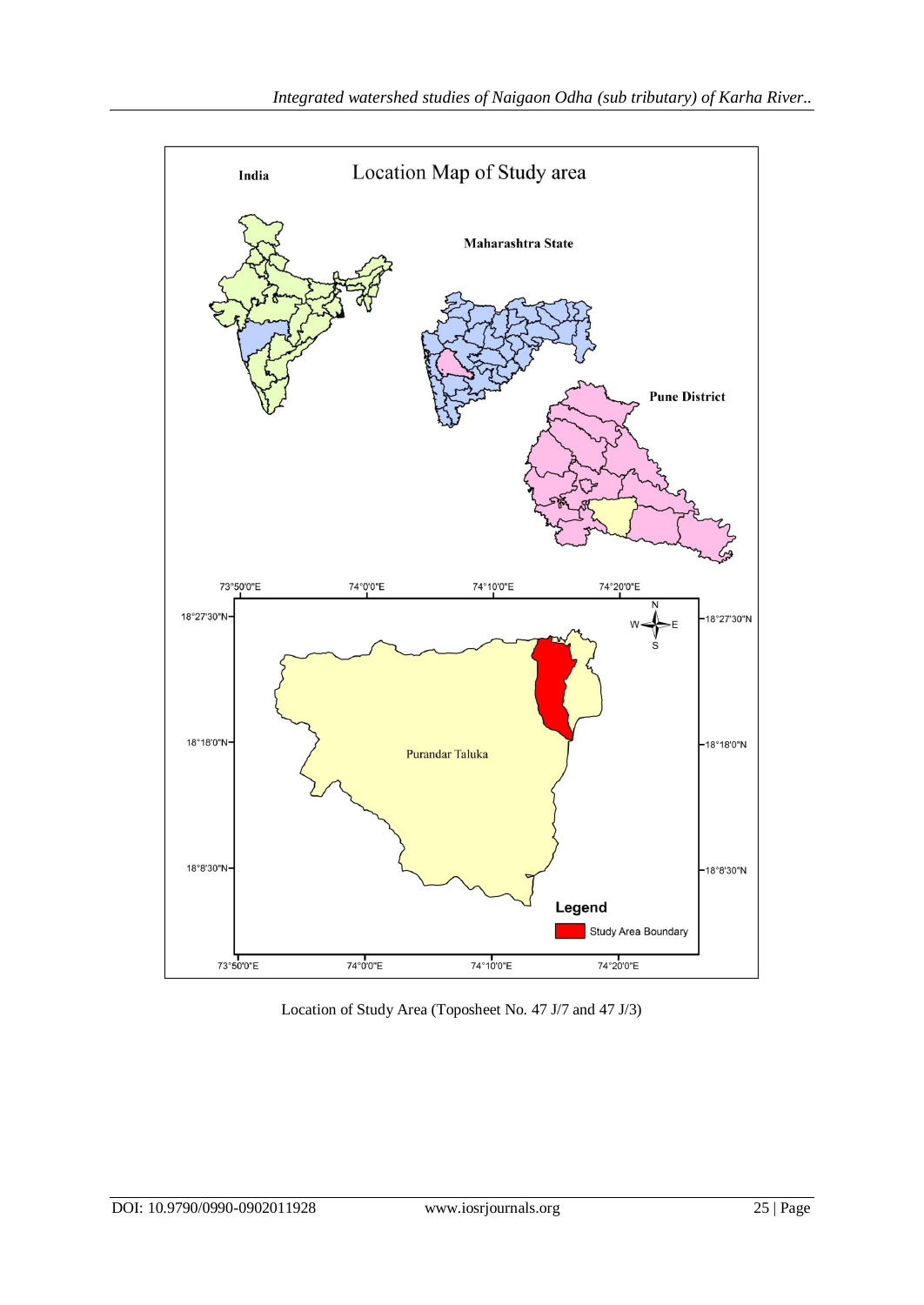



Geomorphology map of Study Area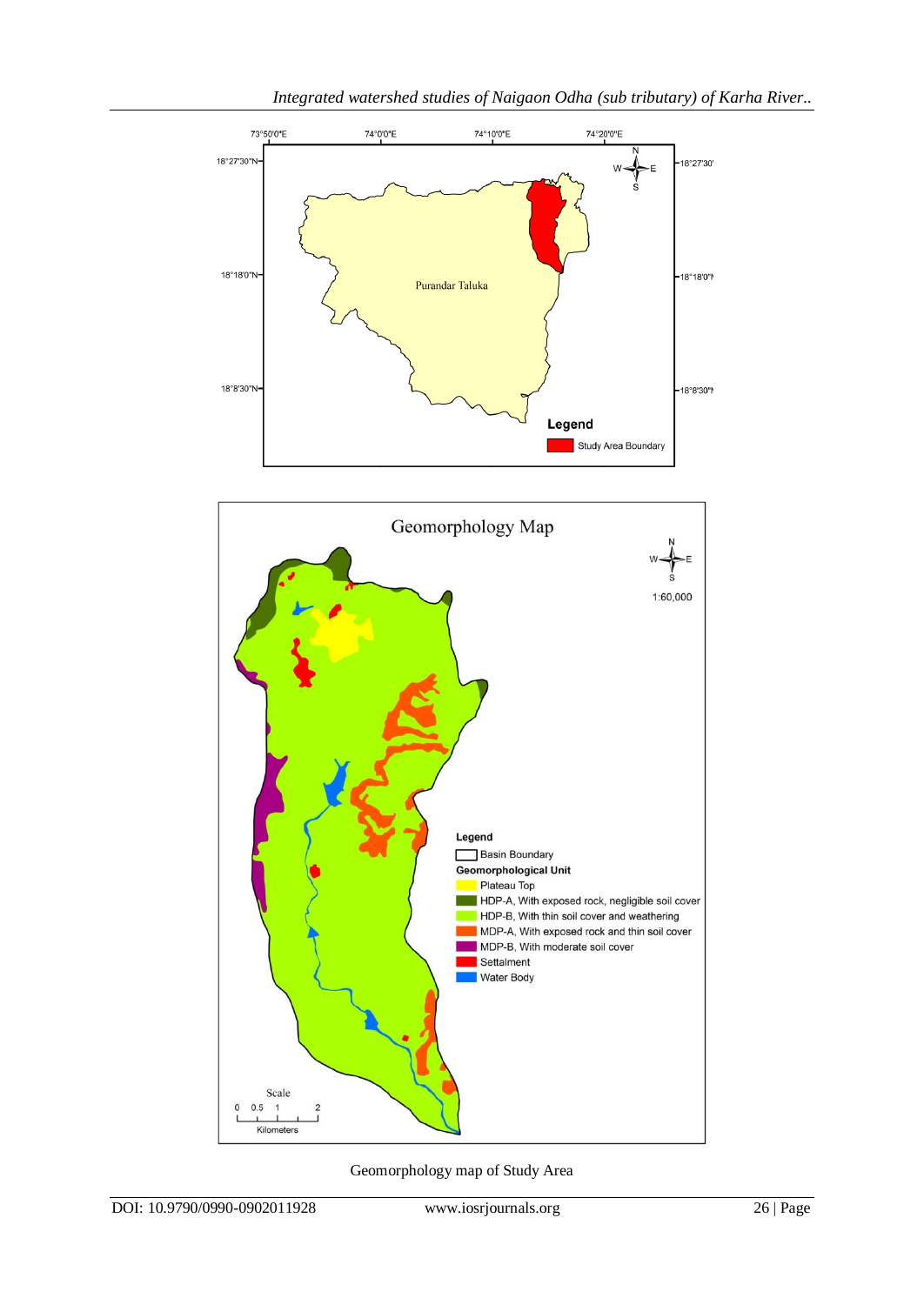

#### **References**

- [1]. Ashok S. Sangle, Pravin L. Yannawar Morphometric Analysis of Watershed of Sub-drainage of Godavari River in Marathwada, Ambad Region by using Remote Sensing
- [2]. Athavale R. N. and Rangarajan G. R. (1990) Natural recharge measurements in hard-rock region of semi-arid India.
- [3]. Bhavana Umrikar GIS Technique in Management of Watershed Developed along the Konkan Coast, Maharashtra, India
- [4]. Bondre N., Dole G. 5., Phadnis V. M. Duraiswami R. and Kale V. S. (2000). Inflated pahoehoe lavas from Sangamner area of the western Deccan Volcanic Province. Curr. Science, 78(8), 1004-100.
- [5]. Bouwer, H. 1996. Issues in artificial recharge. Water Science and Technology, Vol. 33, 381-390
- [6]. Central Ground Water Board (CGWB). 1995. Groundwater resources of India. Faridabad. (Ministry of Water Resources, Government of India.)
- [7]. Central Ground Water Board (CGWB). 2005. Master plan for artificial recharge to groundwater in India. (CGWB, Ministry of Water Resources, Government of India.)
- [8]. Deolankar S. B. (1980)-Deccan basalts of Maharashtra, their potential as aquifers. Ground Water, 18(5), 434-437.
- [9]. Deshmukh S. S. (1988) Petrographic variations in compound flows of Deccan Traps and their significance. Mem. Geol. Soc. India., 10, 305-319.
- [10]. Dr. Prem Singh, Dr. H.C. Behera, Ms. Aradhana Singh IMPACT AND EFFECTIVENESS OF "WATERSHED DEVELOPMENT PROGRAMMES" IN INDIA
- [11]. Gale, l N, Macdonald, D M J, Neumann, I, and Calow, R C 2003. Augmenting groundwater resources by artificial recharge AGRAR Phase 2 inception report British Geological Survey Commissioned Report, CR/03/028C.
- [12]. Gunston H. (1998) Field hydrology in tropical countries: a practical introduction. intermediate Technology Publications, ©Institute of Hydrology, UK.